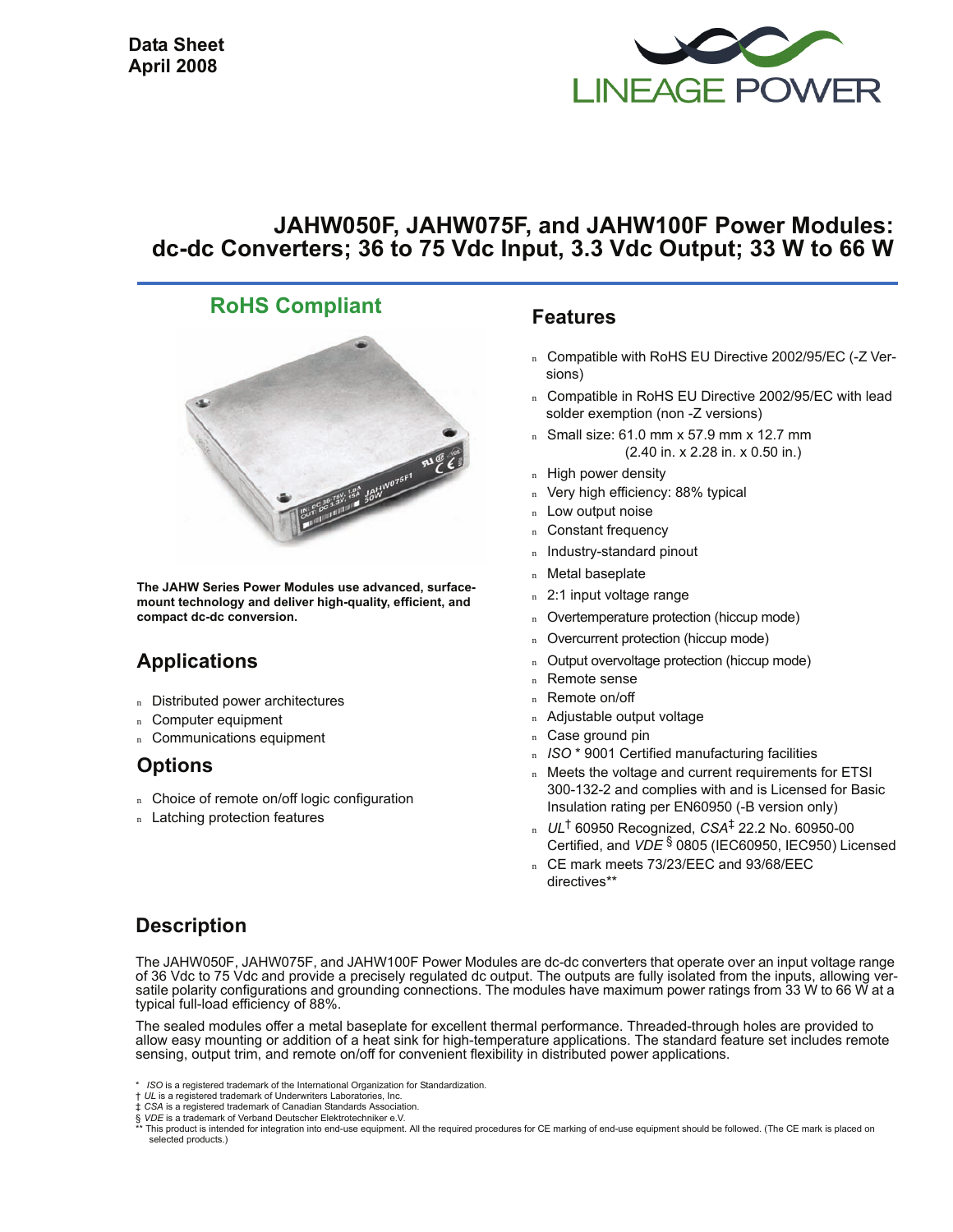# **Absolute Maximum Ratings**

Stresses in excess of the absolute maximum ratings can cause permanent damage to the device. These are absolute stress ratings only. Functional operation of the device is not implied at these or any other conditions in excess of those given in the operations sections of the data sheet. Exposure to absolute maximum ratings for extended periods can adversely affect device reliability.

| <b>Parameter</b>                      | Symbol           | Min   | Max  | Unit        |
|---------------------------------------|------------------|-------|------|-------------|
| Input Voltage:                        |                  |       |      |             |
| Continuous                            | V١               |       | 80   | Vdc         |
| Transient (100 ms)                    | $V1.$ trans      |       | 100  |             |
| <b>Operating Case Temperature</b>     | Тc               | $-40$ | 100  | $^{\circ}C$ |
| (See Thermal Considerations section.) |                  |       |      |             |
| Storage Temperature                   | $T_{\text{stg}}$ | $-55$ | 125  | $^{\circ}C$ |
| I/O Isolation Voltage                 |                  |       | 1500 | Vdc         |

# **Electrical Specifications**

Unless otherwise indicated, specifications apply over all operating input voltage, resistive load, and temperature conditions.

#### **Table 1. Input Specifications**

| <b>Parameter</b>                                       | Symbol           | Min | <b>Typ</b> | Max | <b>Unit</b> |
|--------------------------------------------------------|------------------|-----|------------|-----|-------------|
| <b>Operating Input Voltage</b>                         | Vı               | 36  | 48         | 75  | Vdc         |
| Maximum Input Current                                  |                  |     |            |     |             |
| $(V_1 = 0 V$ to 75 V; Io = Io, max); see Figures 1-3:  |                  |     |            |     |             |
| JAHW050F                                               | II, max          |     |            | 1.2 | A           |
| JAHW075F                                               | II. max          |     |            | 1.8 | A           |
| JAHW100F                                               | II, max          |     |            | 2.4 | A           |
| $(V_1 = 36 V$ to 75 V; lo = lo, max); see Figures 1-3: |                  |     |            |     |             |
| JAHW050F                                               | II, max          |     |            | 1.2 | A           |
| JAHW075F                                               | II. max          |     |            | 1.8 | A           |
| JAHW100F                                               | II, max          |     |            | 2.4 | A           |
| Inrush Transient                                       | i <sup>2</sup> t |     |            | 1.0 | $A^2s$      |
| Input Reflected-ripple Current, Peak-to-peak           | h                |     | 5          |     | mAp-p       |
| (5 Hz to 20 MHz, 12 µH source impedance;               |                  |     |            |     |             |
| see Figure 16.)                                        |                  |     |            |     |             |
| Input Ripple Rejection (120 Hz)                        |                  |     | 60         |     | dB          |

#### **Fusing Considerations**

#### **CAUTION: This power module is not internally fused. An input line fuse must always be used.**

This encapsulated power module can be used in a wide variety of applications, ranging from simple stand-alone operation to an integrated part of a sophisticated power architecture. To preserve maximum flexibility, internal fusing is not included; however, to achieve maximum safety and system protection, always use an input line fuse. The safety agencies require a normal-blow fuse with a maximum rating of 6 A (see Safety Considerations section). Based on the information provided in this data sheet on inrush energy and maximum dc input current, the same type of fuse with a lower rating can be used. Refer to the fuse manufacturer's data for further information.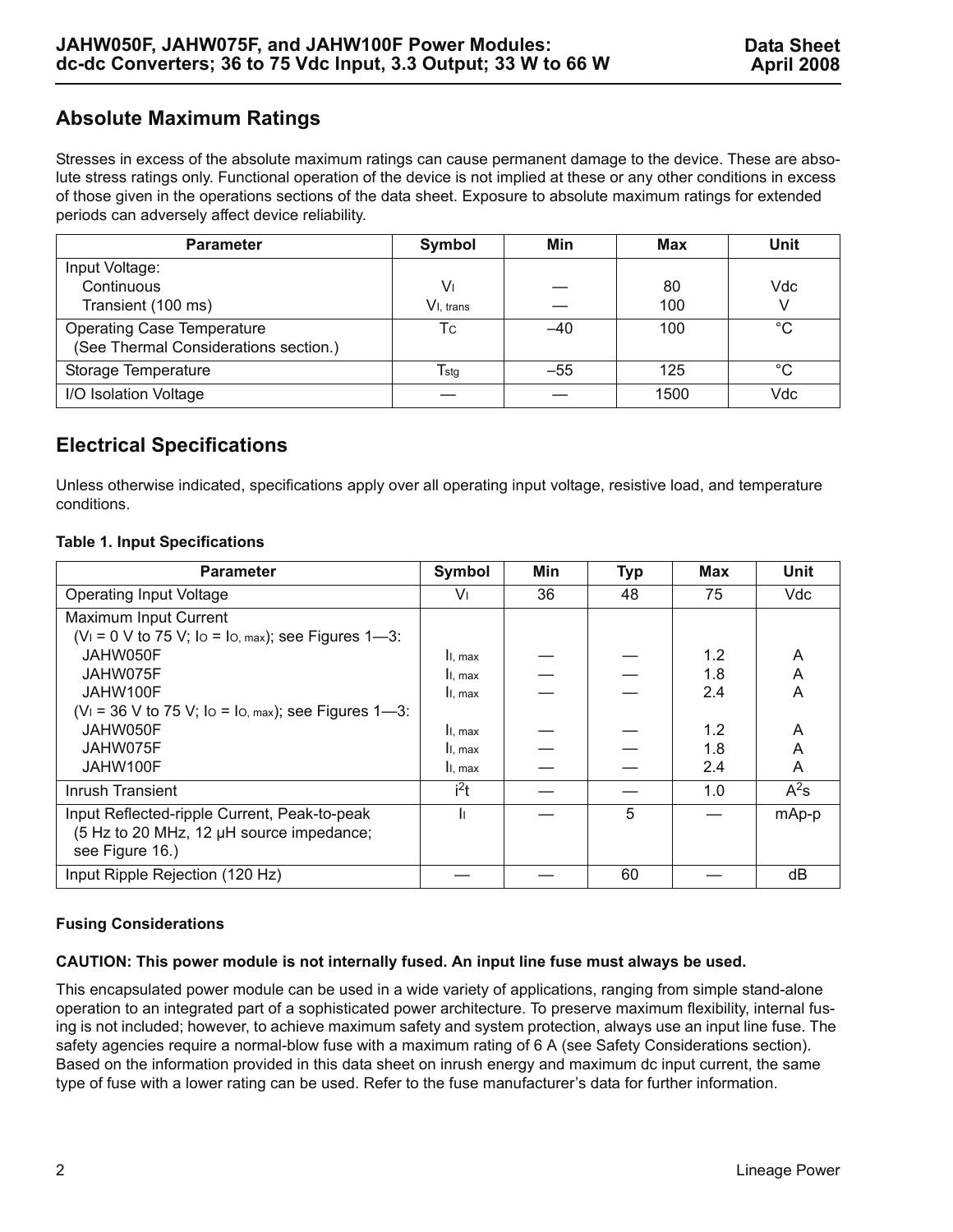# **Electrical Specifications** (continued)

#### **Table 2. Output Specifications**

| <b>Parameter</b>                                                                                                                                                                                                                                                                                    | <b>Device</b>                    | <b>Symbol</b>                 | Min                      | <b>Typ</b>               | <b>Max</b>                                           | Unit                                     |
|-----------------------------------------------------------------------------------------------------------------------------------------------------------------------------------------------------------------------------------------------------------------------------------------------------|----------------------------------|-------------------------------|--------------------------|--------------------------|------------------------------------------------------|------------------------------------------|
| Output Voltage Set Point<br>$(V_1 = 48 V;$ Io = Io, max; Tc = 25 °C)                                                                                                                                                                                                                                | All                              | Vo, set                       | 3.25                     | $\overline{3.3}$         | 3.35                                                 | Vdc                                      |
| <b>Output Voltage</b><br>(Over all operating input voltage, static resistive<br>load, and temperature conditions until end of<br>life. See Figure 18.)                                                                                                                                              | $\overline{All}$                 | $\overline{V}$                | 3.20                     |                          | 3.40                                                 | Vdc                                      |
| <b>Output Regulation:</b><br>Line ( $V_1$ = 36 V to 75 V)<br>Load ( $\log$ = $\log$ , min to $\log$ , max)<br>Temperature (Tc = $-40$ °C to +100 °C)                                                                                                                                                | All<br>All<br>All                |                               |                          | 0.01<br>0.05<br>15       | 0.1<br>0.2<br>50                                     | %V <sub>O</sub><br>%V <sub>O</sub><br>mV |
| Output Ripple and Noise Voltage<br>(See Figure 17.):<br><b>RMS</b><br>Peak-to-peak (5 Hz to 20 MHz)                                                                                                                                                                                                 | All<br>All                       |                               |                          |                          | 50<br>100                                            | mVrms<br>mVp-p                           |
| <b>External Load Capacitance</b>                                                                                                                                                                                                                                                                    | $\overline{All}$                 |                               | 0 <sup>†</sup>           |                          | $\star$                                              | $\overline{\mu}$ F                       |
| <b>Output Current</b><br>(At lo < lo, min, the modules may exceed output<br>ripple specifications.)                                                                                                                                                                                                 | JAHW050F<br>JAHW075F<br>JAHW100F | lo<br>lo<br>lo                | 0.5<br>0.5<br>0.5        | $\overline{\phantom{0}}$ | 10<br>15<br>20                                       | A<br>A<br>A                              |
| <b>Output Current-limit Inception</b><br>$(Vo = 90\% \text{ of } Vo, \text{nom})$                                                                                                                                                                                                                   | JAHW050F<br>JAHW075F<br>JAHW100F | lo, cli<br>lo, cli<br>lo, cli | $\overline{\phantom{0}}$ | 12<br>18<br>23           | 15 <sup>†</sup><br>20 <sup>†</sup><br>$25^{\dagger}$ | A<br>A<br>$\overline{A}$                 |
| Output Short-circuit Current (Vo = 250 mV)                                                                                                                                                                                                                                                          | All                              |                               |                          | 170                      | $\overline{\phantom{0}}$                             | %lo, max                                 |
| Efficiency (V <sub>1</sub> = 48 V; Io = Io, max; Tc = 70 °C)                                                                                                                                                                                                                                        | JAHW050F<br>JAHW075F<br>JAHW100F | η<br>η<br>η                   | —<br>—                   | 88<br>88.6<br>89.2       | $\overline{\phantom{0}}$                             | $\frac{0}{6}$<br>$\%$<br>$\%$            |
| <b>Switching Frequency</b>                                                                                                                                                                                                                                                                          | All                              |                               |                          | 340                      | $\overline{\phantom{0}}$                             | kHz                                      |
| <b>Dynamic Response</b><br>$(\Delta I_0/\Delta t = 1 \text{ A}/10 \text{ }\mu\text{s}, V_1 = 48 \text{ V}, T_0 = 25 \text{ }^{\circ}\text{C};$<br>tested with a 10 $\mu$ F aluminum and a 1.0 $\mu$ F<br>tantalum capacitor across the load.):<br>Load Change from $IO = 50%$ to 75% of $IO$ , max: |                                  |                               |                          |                          |                                                      |                                          |
| <b>Peak Deviation</b><br>Settling Time (Vo < 10% of peak deviation)<br>Load Change from $IO = 50%$ to 25% of $IO$ , max:                                                                                                                                                                            | All<br>All                       |                               |                          | $\overline{2}$<br>200    |                                                      | $%Vo$ , set<br>μs                        |
| Peak Deviation<br>Settling Time (Vo < 10% of peak deviation)                                                                                                                                                                                                                                        | All<br>All                       |                               |                          | $\overline{2}$<br>200    |                                                      | $%Vo$ , set<br>$\mu s$                   |

\* Stability consideration, (See Design Considerations, Output Capacitance Section)<br>† These are manufacturing test limits. In some situations, results may differ.<br>‡ Some characteristic are specified with 10 μF aluminum and

#### **Table 3. Isolation Specifications**

| <b>Parameter</b>             | Min               | <b>Typ</b> | <b>Max</b>               | Unit      |
|------------------------------|-------------------|------------|--------------------------|-----------|
| <b>Isolation Capacitance</b> | $\hspace{0.05cm}$ | 2500       |                          | рF        |
| <b>Isolation Resistance</b>  | 10                | سند        | $\overline{\phantom{a}}$ | $M\Omega$ |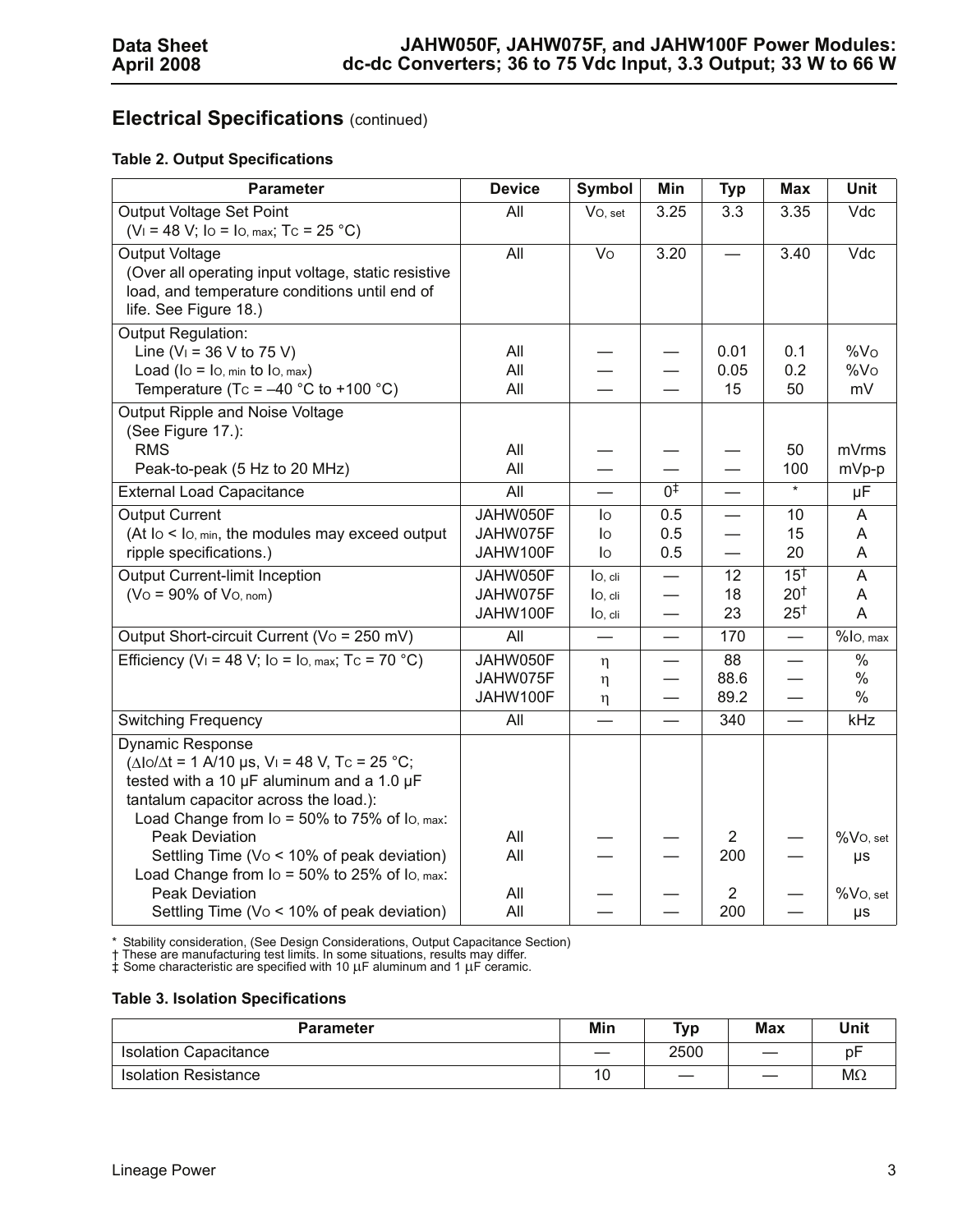## **General Specifications**

| <b>Parameter</b>                                  | Min | Typ                           | Max      | Unit      |
|---------------------------------------------------|-----|-------------------------------|----------|-----------|
| Calculated MTBF (Io = 80% of Io, max; Tc = 40 °C) |     | 2,700,000                     |          | hours     |
| Weight                                            |     | $\overbrace{\phantom{aaaaa}}$ | 100(3.5) | $g$ (oz.) |

# **Feature Specifications**

Unless otherwise indicated, specifications apply over all operating input voltage, resistive load, and temperature conditions. See Feature Descriptions for additional information.

| <b>Parameter</b>                                                    | Symbol    | Min    | <b>Typ</b> | <b>Max</b> | <b>Unit</b> |
|---------------------------------------------------------------------|-----------|--------|------------|------------|-------------|
| Remote On/Off Signal Interface                                      |           |        |            |            |             |
| $(V_1 = 0 V$ to 75 V; open collector or equivalent compatible;      |           |        |            |            |             |
| signal referenced to V <sub>I</sub> (-) terminal; see Figure 19 and |           |        |            |            |             |
| Feature Descriptions.):                                             |           |        |            |            |             |
| JAHWxxxF1 Preferred Logic:                                          |           |        |            |            |             |
| Logic Low-Module On                                                 |           |        |            |            |             |
| Logic High-Module Off                                               |           |        |            |            |             |
| JAHWxxxF Optional Logic:                                            |           |        |            |            |             |
| Logic Low-Module Off                                                |           |        |            |            |             |
| Logic High-Module On                                                |           |        |            |            |             |
| Logic Low:                                                          |           |        |            |            |             |
| At $lon/off = 1.0$ mA                                               | Von/off   | 0      |            | 1.2        | V           |
| At $V_{on/off} = 0.0 V$                                             | lon/off   |        |            | 1.0        | mA          |
| Logic High:                                                         |           |        |            |            |             |
| At $lon/off = 0.0 \mu A$                                            | Von/off   |        |            | 15         | V           |
| Leakage Current                                                     | lon/off   |        |            | 50         | μA          |
| Turn-on Time (See Figure 15.)                                       |           |        | 20         | 35         | ms          |
| ( $\log$ = 80% of $\log$ max; Vo within $\pm$ 1% of steady state)   |           |        |            |            |             |
| Output Voltage Adjustment (See Feature Descriptions.):              |           |        |            |            |             |
| Output Voltage Remote-sense Range                                   |           |        |            | 0.5        | $\vee$      |
| Output Voltage Set-point Adjustment Range (trim)                    |           | 60     |            | 110        | $%Vo$ , nom |
| <b>Output Overvoltage Protection</b>                                | $Vo$ , sd | $4.0*$ |            | $5.0*$     | $\vee$      |
| Overtemperature Protection                                          | <b>Tc</b> |        | 110        |            | $^{\circ}C$ |
| (See Feature Descriptions.)                                         |           |        |            |            |             |

\* These are manufacturing test limits. In some situations, results may differ.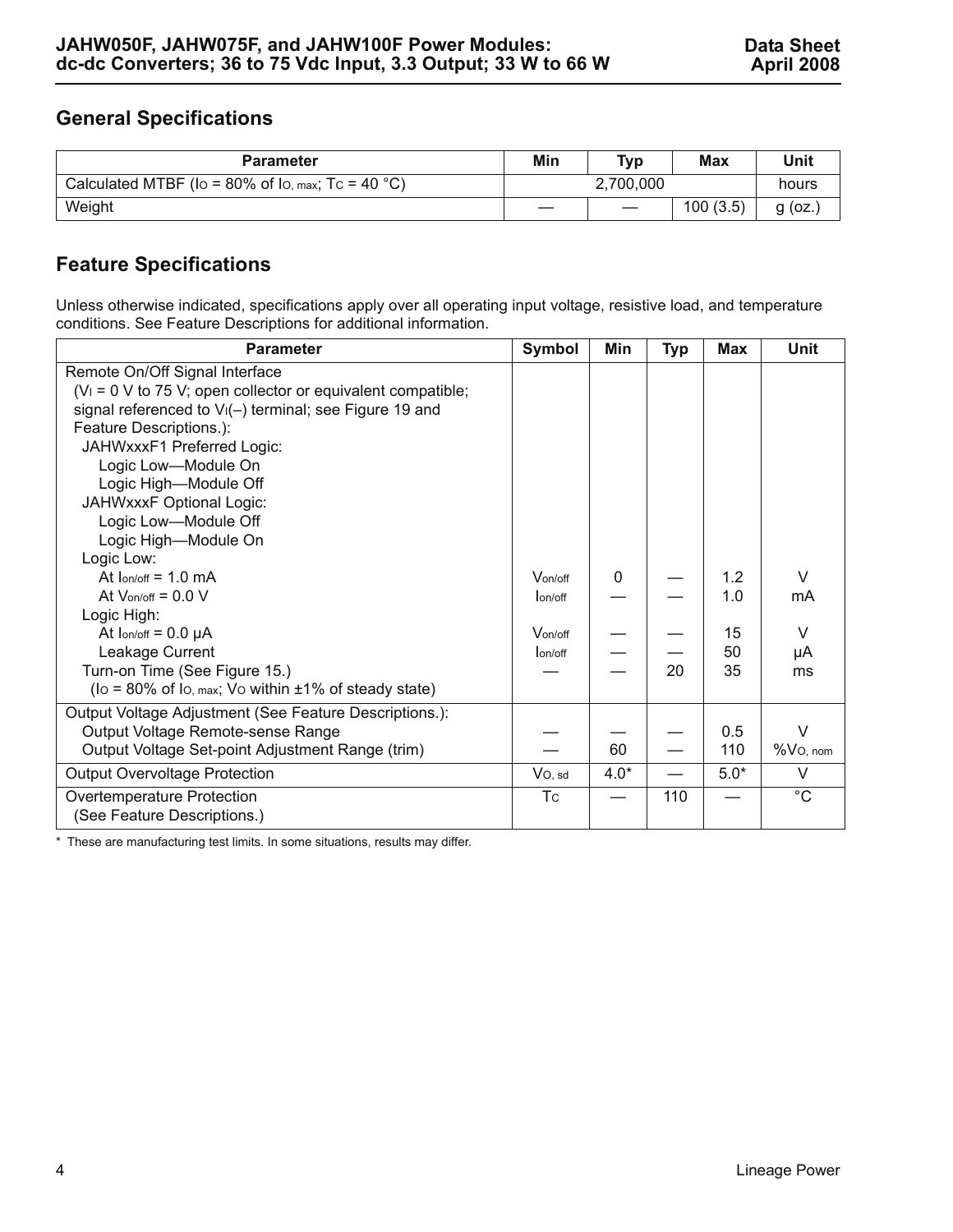## **Characteristic Curves**







<span id="page-4-0"></span>**Figure 1. Typical JAHW050F Input Characteristics at Room Temperature**

<span id="page-4-1"></span>**Figure 3. Typical JAHW100F Input Characteristics at Room Temperature**



**Figure 2. Typical JAHW075F Input Characteristics at Room Temperature**



**Figure 4. Typical JAHW050F Converter Efficiency vs. Output Current at Room Temperature**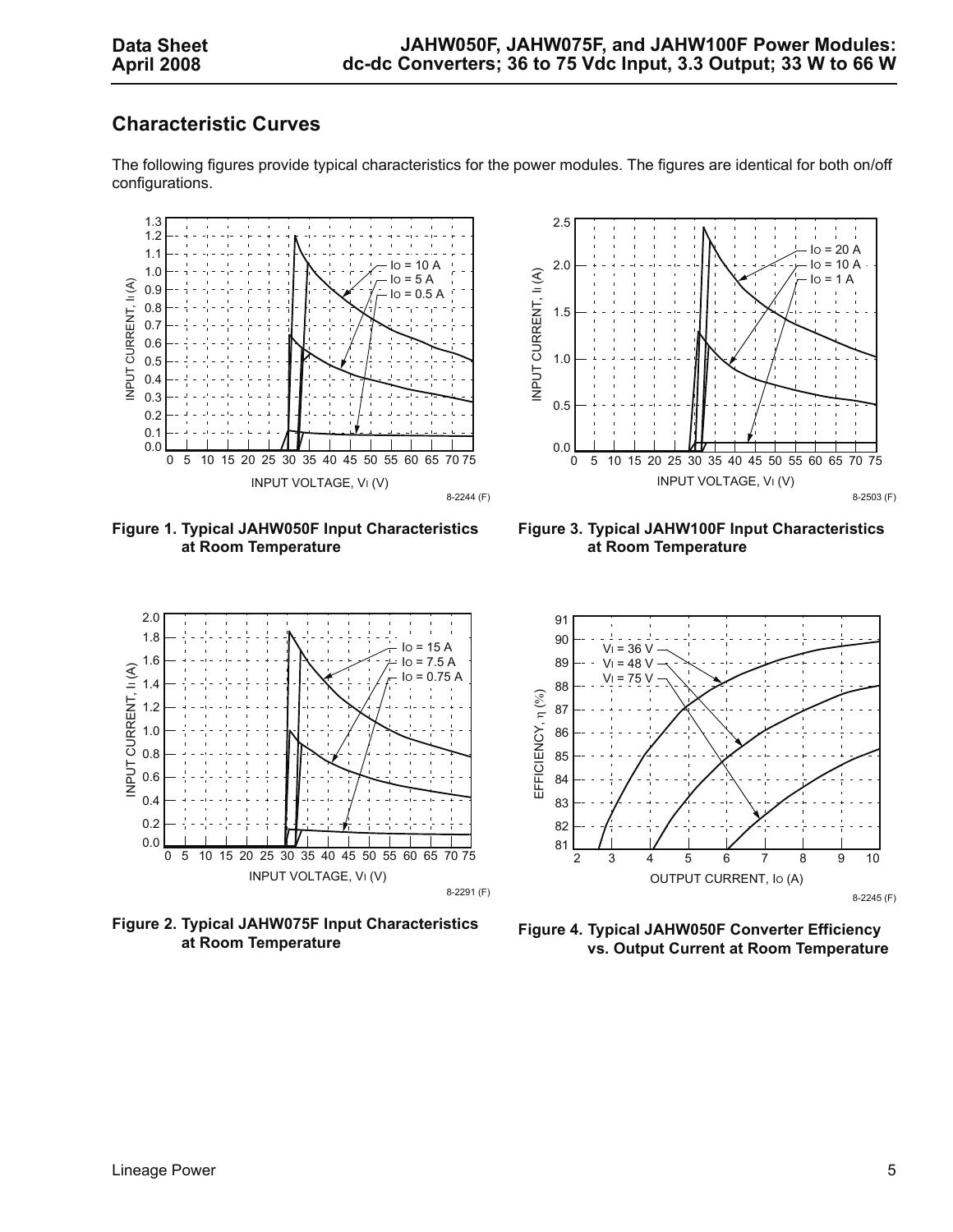### **Characteristic Curves (continued)**



**Figure 5. Typical JAHW075F Converter Efficiency vs. Output Current at Room Temperature**



Note: See Figure [17](#page-8-2) for test conditions.





**Figure 6. Typical JAHW100F Converter Efficiency vs. Output Current at Room Temperature**





**Figure 8. Typical JAHW100F Output Ripple Voltage at Room Temperature and IO = IO, max**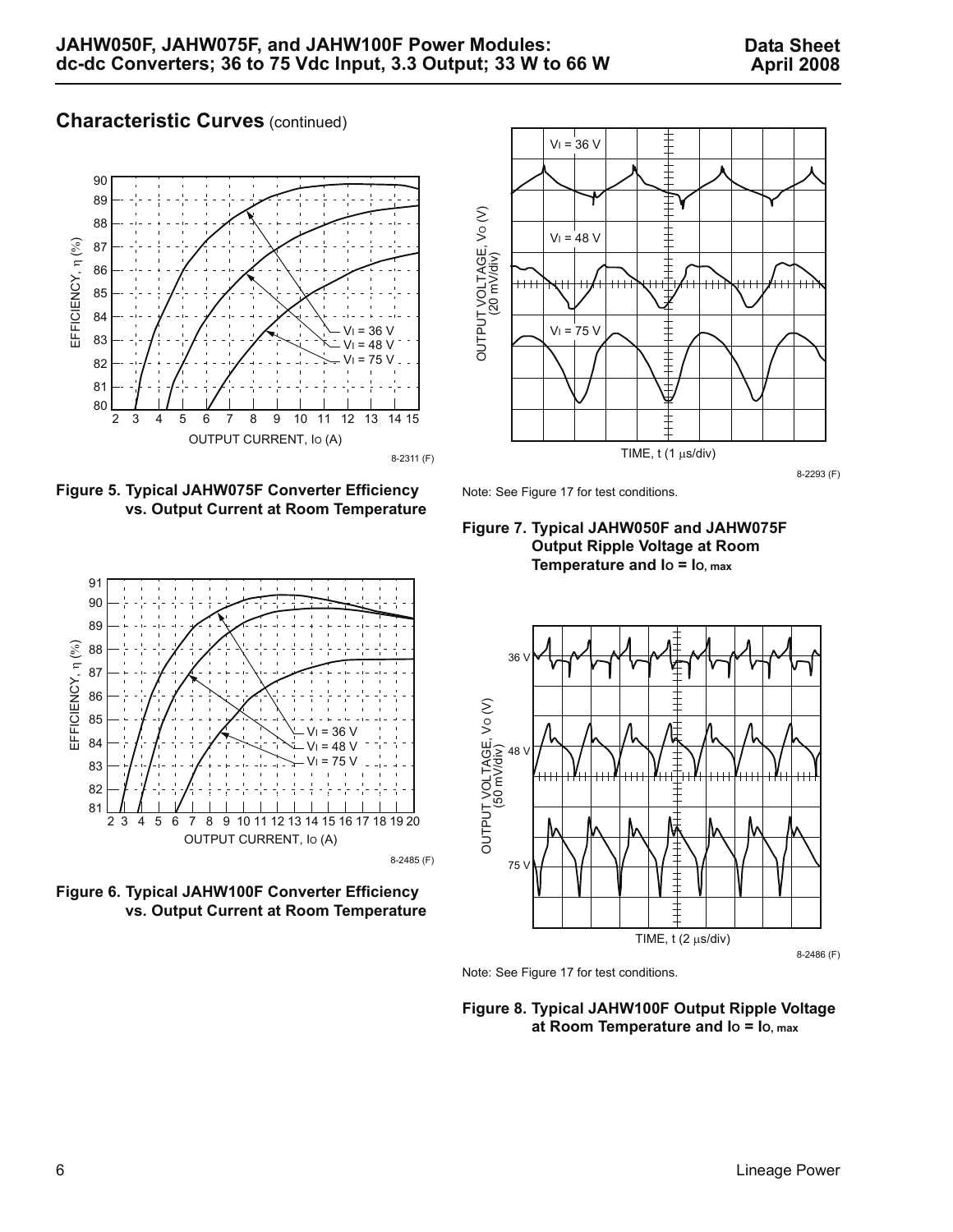#### **Characteristic Curves** (continued)



Note: Tested with a 10 µF aluminum and a 1.0 µF tantalum capacitor across the load.

**Figure 9. Typical JAHW050F Transient Response to Step Decrease in Load from 50% to 25% of Full Load at Room Temperature and 48 Vdc Input (Waveform Averaged to Eliminate Ripple Component.)** 



Note: Tested with a 10 µF aluminum and a 1.0 µF tantalum capacitor across the load.

**Figure 10. Typical JAHW075F Transient Response to Step Decrease in Load from 50% to 25% of Full Load at Room Temperature and 48 Vdc Input (Waveform Averaged to Eliminate Ripple Component.)** 



8-2487 (F)

Note: Tested with a 10 µF aluminum and a 1.0 µF tantalum capacitor across the load.

**Figure 11. Typical JAHW100F Transient Response to Step Decrease in Load from 50% to 25% of Full Load at Room Temperature and 48 Vdc Input (Waveform Averaged to Eliminate Ripple Component.)** 



8-2379 (F)

Note: Tested with a 10 µF aluminum and a 1.0 µF tantalum capacitor across the load.

**Figure 12. Typical JAHW050F Transient Response to Step Increase in Load from 50% to 75% of Full Load at Room Temperature and 48 Vdc Input (Waveform Averaged to Eliminate Ripple Component.)**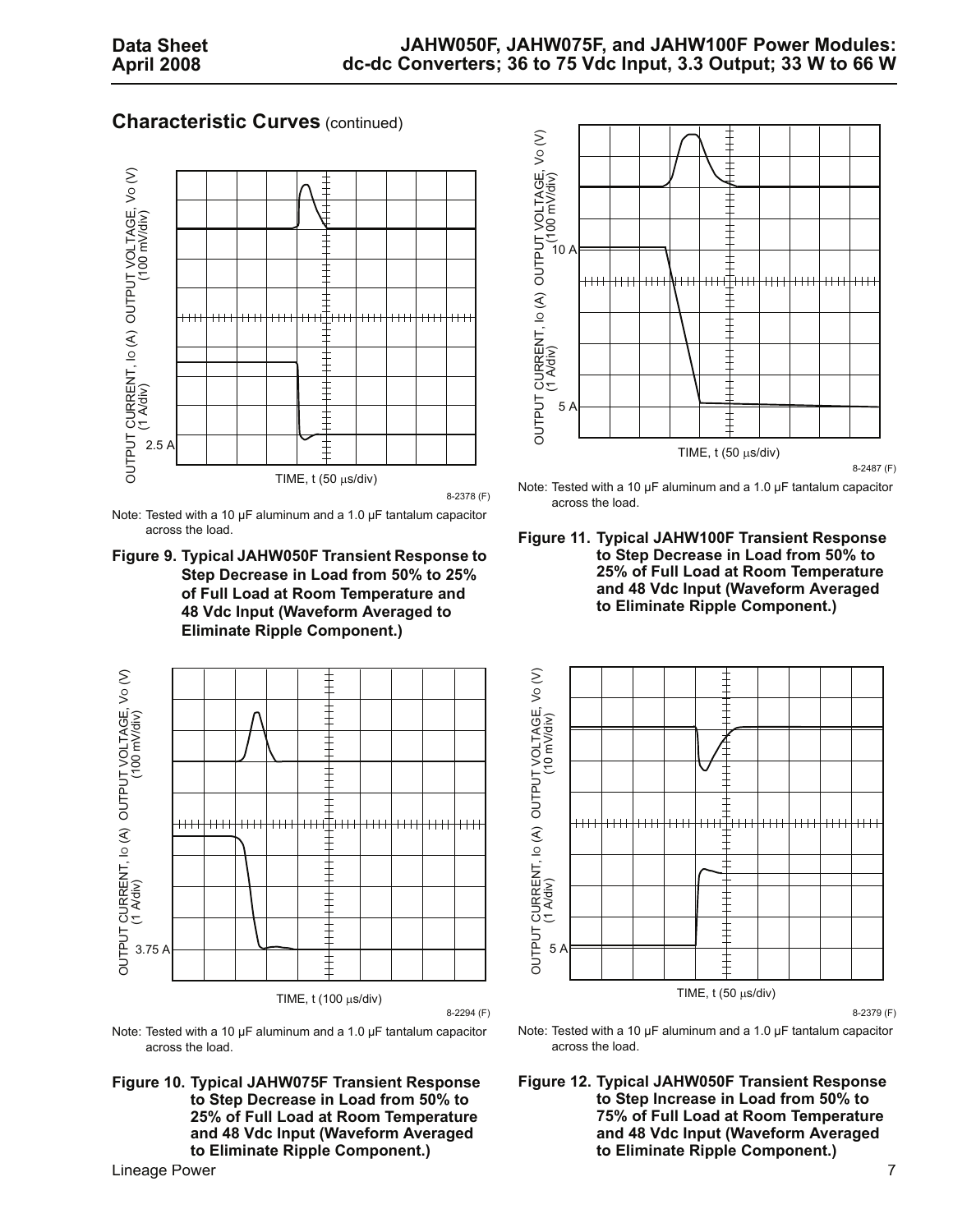### **Characteristic Curves** (continued)



8-2295 (F)

Note: Tested with a 10 µF aluminum and a 1.0 µF tantalum capacitor across the load.

**Figure 13. Typical JAHW075F Transient Response to Step Increase in Load from 50% to 75% of Full Load at Room Temperature and 48 Vdc Input (Waveform Averaged to Eliminate Ripple Component.)** 



Note: Tested with a 10 µF aluminum and a 1.0 µF tantalum capacitor across the load.

**Figure 14. Typical JAHW075F Transient Response to Step Increase in Load from 50% to 75% of Full Load at Room Temperature and 48 Vdc Input (Waveform Averaged to Eliminate Ripple Component.)** 



8-2296 (F)



#### <span id="page-7-0"></span>**Figure 15. JAHW075F Typical Start-Up from Remote On/Off; IO = IO**, **max**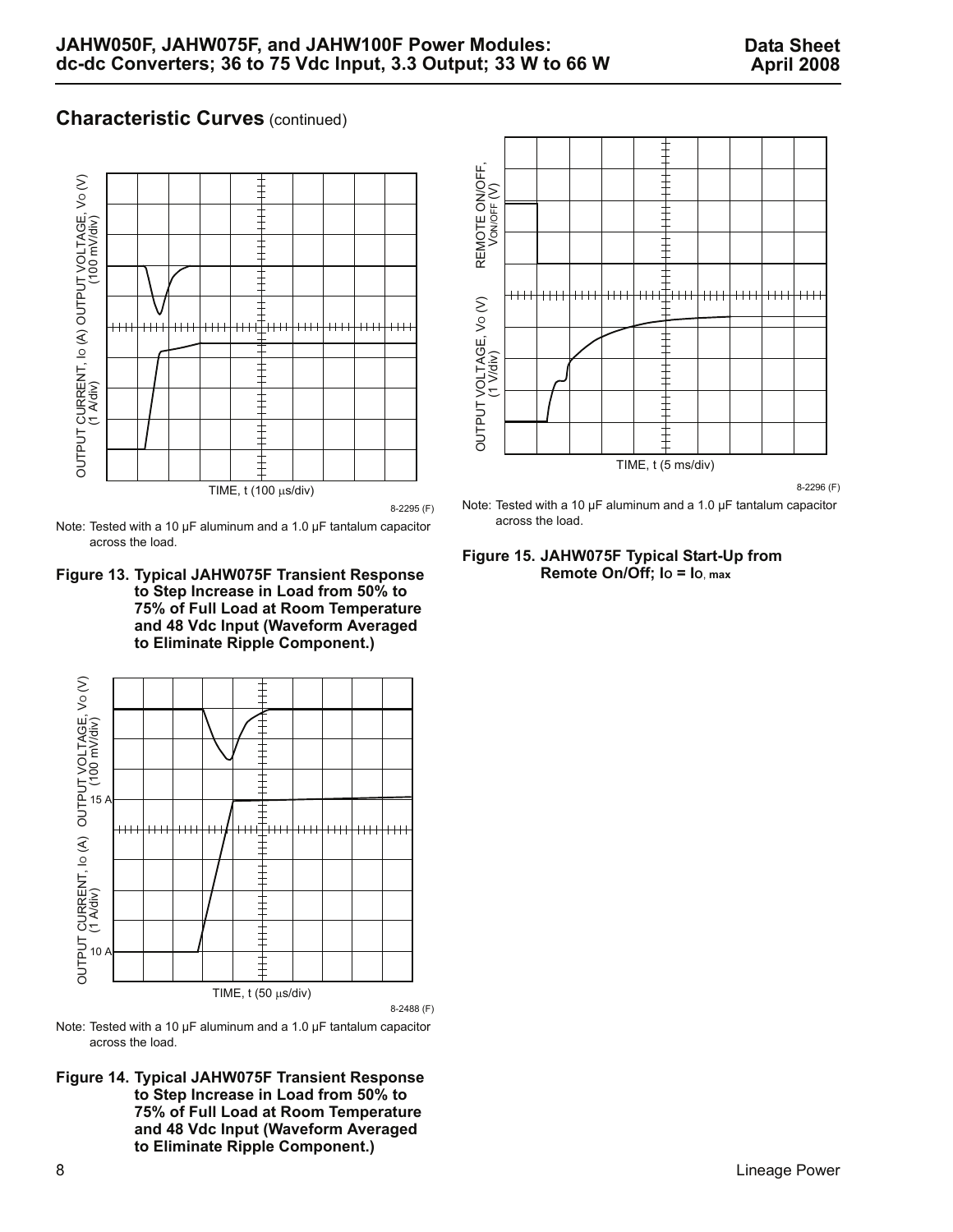# **Test Configurations**



Note: Measure input reflected-ripple current with a simulated source inductance (LTEST) of 12 µH. Capacitor CS offsets possible battery impedance. Measure current as shown above.

#### <span id="page-8-0"></span>**Figure 16. Input Reflected-Ripple Test Setup**



8-513 (F).d

Note: Use a 1.0 µF ceramic capacitor and a 10 µF aluminum or tantalum capacitor. Scope measurement should be made using a BNC socket. Position the load between 51 mm and 76 mm (2 in. and 3 in.) from the module.

#### <span id="page-8-2"></span>**Figure 17. Peak-to-Peak Output Noise Measurement Test Setup**



8-749 (F)

Note: All measurements are taken at the module terminals. When socketing, place Kelvin connections at module terminals to avoid measurement errors due to socket contact resistance.

$$
\eta = \left(\frac{[V_0(+) - V_0(-)]1_0}{[V_1(+) - V_1(-)]1_1}\right) \times 100 \quad \%
$$

#### <span id="page-8-1"></span>**Figure 18. Output Voltage and Efficiency Measurement Test Setup**

#### Lineage Power 9

## **Design Considerations**

#### **Input Source Impedance**

The power module should be connected to a low ac-impedance input source. Highly inductive source impedances can affect the stability of the power module. For the test configuration in Figure [16](#page-8-0), a 33 µF electrolytic capacitor (ESR  $\leq$  0.7  $\Omega$  at 100 kHz) mounted close to the power module helps ensure stability of the unit. For other highly inductive source impedances, consult the factory for further application guidelines.

#### **Output Capacitance**

High output current transient rate of change (high di/dt) loads may require high values of output capacitance to supply the instantaneous energy requirement to the load. To minimize the output voltage transient drop during this transient, low E.S.R. (equivalent series resistance) capacitors may be required, since a high E.S.R. will produce a correspondingly higher voltage drop during the current transient.

Output capacitance and load impedance interact with the power module's output voltage regulation control system and may produce and 'unstable' output condition for the required values of capacitance and E.S.R.. Minimum and maximum values of output capacitance and of the capacitor's associated E.S.R. may be dictated, depending on the modules control system.

The process of determining the acceptable values of capacitance and E.S.R. is complex and is load-dependant. Lineage provides Web-based tools to assist the power module end-user in appraising and adjusting the effect of various load conditions and output capacitances on specific power modules for various load conditions.

- 1. Access the web at www.lineagepower**.com**
- 2. Under **Products**, click on the **DC-DC** link
- 3. Under **Design Tools**, click on **Application Tools Download**
- 4. Various design tools will be found, including tools for determining stability of power module systems<sup>§</sup>.
- §Not available for all codes, Where not available, use minimum values in table above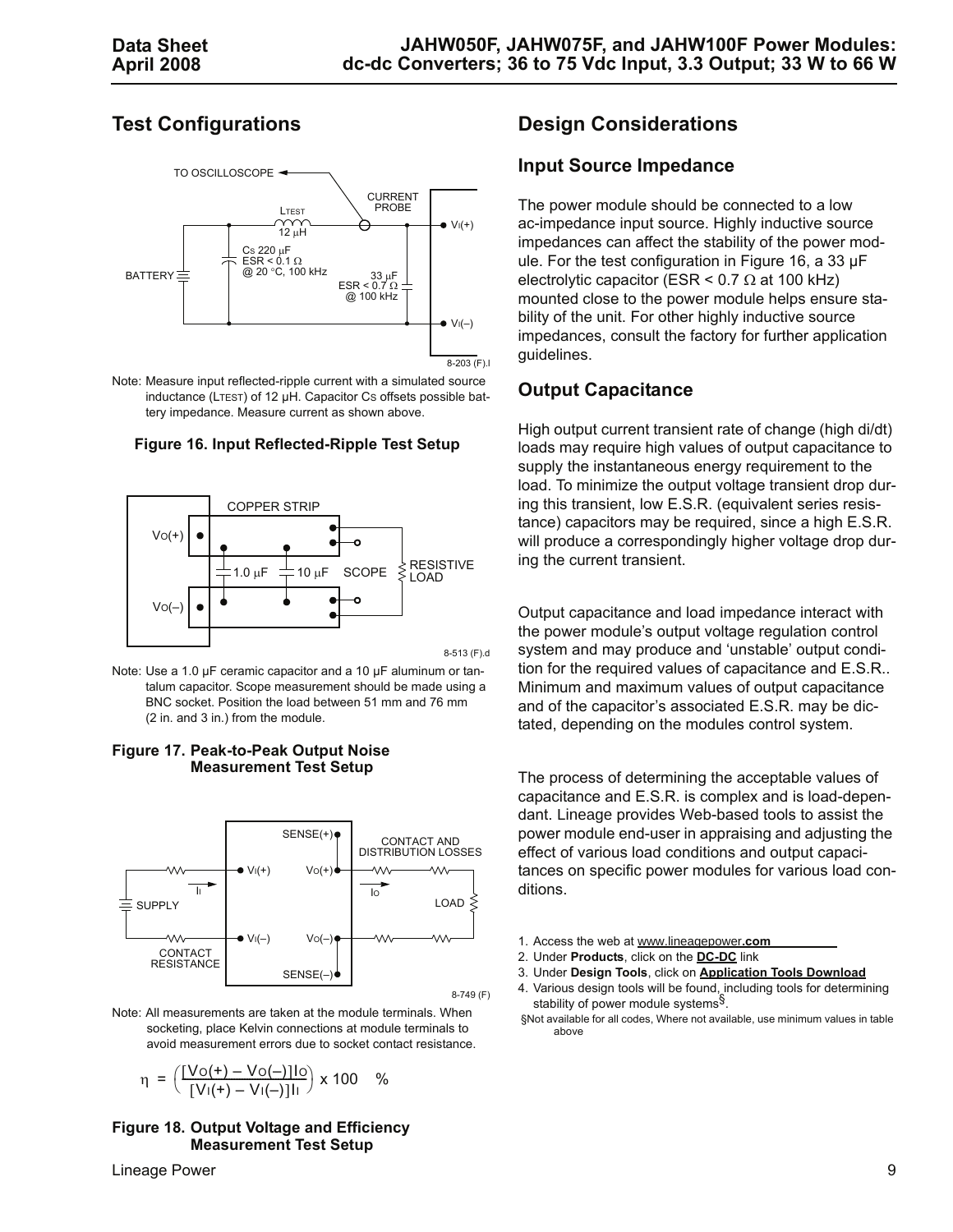# **Safety Considerations**

For safety-agency approval of the system in which the power module is used, the power module must be installed in compliance with the spacing and separation requirements of the end-use safety agency standard, i.e., *UL*60950, *CSA* C22.2 No. 60950-00, and *VDE* 0805 (IEC60950, IEC950).

If the input source is non-SELV (ELV or a hazardous voltage greater than 60 Vdc and less than or equal to 75 Vdc), for the module's output to be considered meeting the requirements of safety extra-low voltage (SELV), all of the following must be true:

- n The input source is to be provided with reinforced insulation from any hazardous voltages, including the ac mains.
- n One V<sub>I</sub> pin and one Vo pin are to be grounded, or both the input and output pins are to be kept floating.
- n The input pins of the module are not operator accessible.
- n Another SELV reliability test is conducted on the whole system, as required by the safety agencies, on the combination of supply source and the subject module to verify that under a single fault, hazardous voltages do not appear at the module's output.
- **Note:** Do not ground either of the input pins of the module without grounding one of the output pins. This may allow a non-SELV voltage to appear between the output pin and ground.

The power module has extra-low voltage (ELV) outputs when all inputs are ELV.

The input to these units is to be provided with a maximum 6 A normal-blow fuse in the ungrounded lead.

# **Feature Descriptions**

### **Overcurrent Protection**

To provide protection in an output overload condition, the unit is provided with internal shutdown and autorestart mechanism.

At the instance of current-limit inception, the module enters a "hiccup" mode of operation whereby it shuts down and automatically attempts to restart. As long as the fault persists, the module remains in this mode.

The protection mechanism is such that the unit can continue in this condition for a sufficient interval of time until the fault is cleared.

A latch-off option is also available.

## **Remote On/Off**

Two remote on/off options are available. Positive logic remote on/off turns the module on during a logic-high voltage on the ON/OFF pin, and off during a logic low. Negative logic remote on/off turns the module off during a logic high and on during a logic low. Negative logic, device code suffix "1," is the factory-preferred configuration.

To turn the power module on and off, the user must supply a switch to control the voltage between the on/off terminal and the  $V_1(-)$  terminal ( $V_{on/off}$ ). The switch can be an open collector or equivalent (see Figure [19](#page-9-0)). A logic low is  $V_{on/off} = 0$  V to 1.2 V. The maximum Ion/off during a logic low is 1 mA. The switch should maintain a logic-low voltage while sinking 1 mA.

During a logic high, the maximum Von/off generated by the power module is 15 V. The maximum allowable leakage current of the switch at  $V_{on/off}$  = 15 V is 50  $\mu$ A.

If not using the remote on/off feature, do one of the following to turn the unit on:

- n For negative logic, short ON/OFF pin to  $V_1(-)$ .
- n For positive logic, leave ON/OFF pin open.



<span id="page-9-0"></span>**Figure 19. Remote On/Off Implementation**

### **Remote Sense**

Remote sense minimizes the effects of distribution losses by regulating the voltage at the remote-sense connections. The voltage between the remote-sense pins and the output terminals must not exceed the output voltage sense range given in the Feature Specifications table, i.e.:

$$
[Vo(+) - Vo(-)] - [SENSE(+) - SENSE(-)] \leq 0.5 V
$$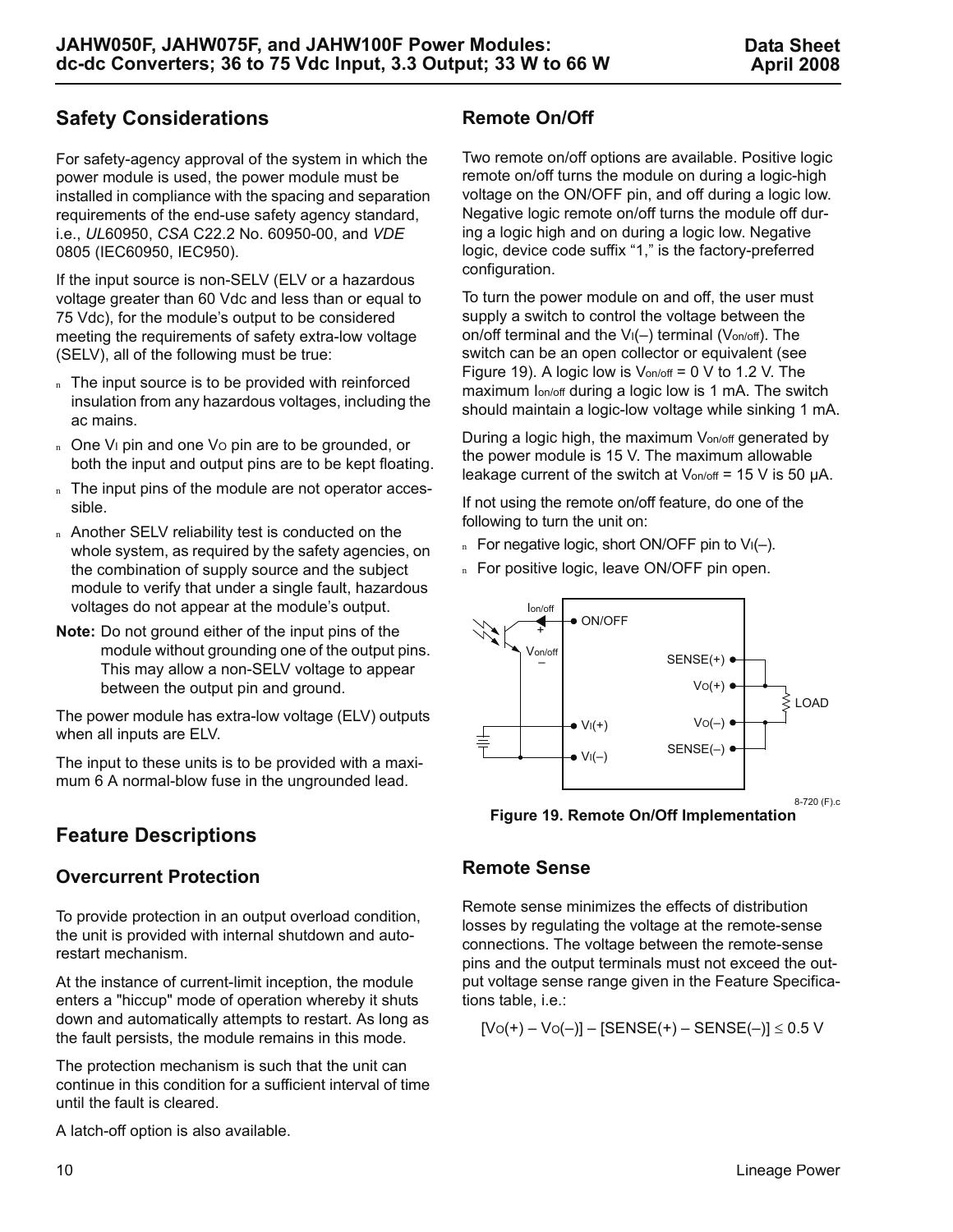#### **Feature Descriptions** (continued)

#### **Remote Sense** (continued)

The voltage between the  $Vo(+)$  and  $Vo(-)$  terminals must not exceed the minimum output overvoltage shutdown value indicated in the Feature Specifications table. This limit includes any increase in voltage due to remote-sense compensation and output voltage setpoint adjustment (trim). See Figure [20.](#page-10-0)

If not using the remote-sense feature to regulate the output at the point of load, then connect SENSE(+) to  $Vo(+)$  and  $SENSE(-)$  to  $Vo(-)$  at the module.

Although the output voltage can be increased by both the remote sense and by the trim, the maximum increase for the output voltage is not the sum of both. The maximum increase is the larger of either the remote sense or the trim. Consult the factory if you need to increase the output voltage more than the above limitation.

The amount of power delivered by the module is defined as the voltage at the output terminals multiplied by the output current. When using remote sense and trim, the output voltage of the module can be increased, which at the same output current would increase the power output of the module. Care should be taken to ensure that the maximum output power of the module remains at or below the maximum rated power.



<span id="page-10-0"></span>**Figure 20. Effective Circuit Configuration for Single-Module Remote-Sense Operation**

## **Output Voltage Set-Point Adjustment (Trim)**

Output voltage trim allows the user to increase or decrease the output voltage set point of a module. This is accomplished by connecting an external resistor between the TRIM pin and either the SENSE(+) or SENSE(–) pins. The trim resistor should be positioned close to the module.

If not using the trim feature, leave the TRIM pin open.

With an external resistor between the TRIM and SENSE(–) pins (Radj-down), the output voltage set point (VO, adj) decreases (see Figure [21\)](#page-11-0). The following equation determines the required external-resistor value to obtain a percentage output voltage change of Δ%.

$$
R_{\text{adj-down}} = \left(\frac{1000}{\Delta\%} - 11\right)k\Omega
$$

With an external resistor connected between the TRIM and  $SENSE(+)$  pins ( $Ra_{d-up}$ ), the output voltage set point (VO, adj) increases (see Figure [22](#page-11-1)).

The following equation determines the required external-resistor value to obtain a percentage output voltage change of Δ%.

$$
R_{\text{adj-up}} = \left(\frac{(V_{\text{O},\text{nom}})(1 + \frac{\Delta\%}{100}) - 1.225}{1.225\Delta\%} \cdot 1000 - 11\right) k\Omega
$$

The voltage between the  $Vo(+)$  and  $Vo(-)$  terminals must not exceed the minimum output overvoltage shutdown value indicated in the Feature Specifications table. This limit includes any increase in voltage due to remote-sense compensation and output voltage setpoint adjustment (trim). See Figure [20.](#page-10-0)

Although the output voltage can be increased by both the remote sense and by the trim, the maximum increase for the output voltage is not the sum of both. The maximum increase is the larger of either the remote sense or the trim. Consult the factory if you need to increase the output voltage more than the above limitation.

The amount of power delivered by the module is defined as the voltage at the output terminals multiplied by the output current. When using remote sense and trim, the output voltage of the module can be increased, which at the same output current would increase the power output of the module. Care should be taken to ensure that the maximum output power of the module remains at or below the maximum rated power.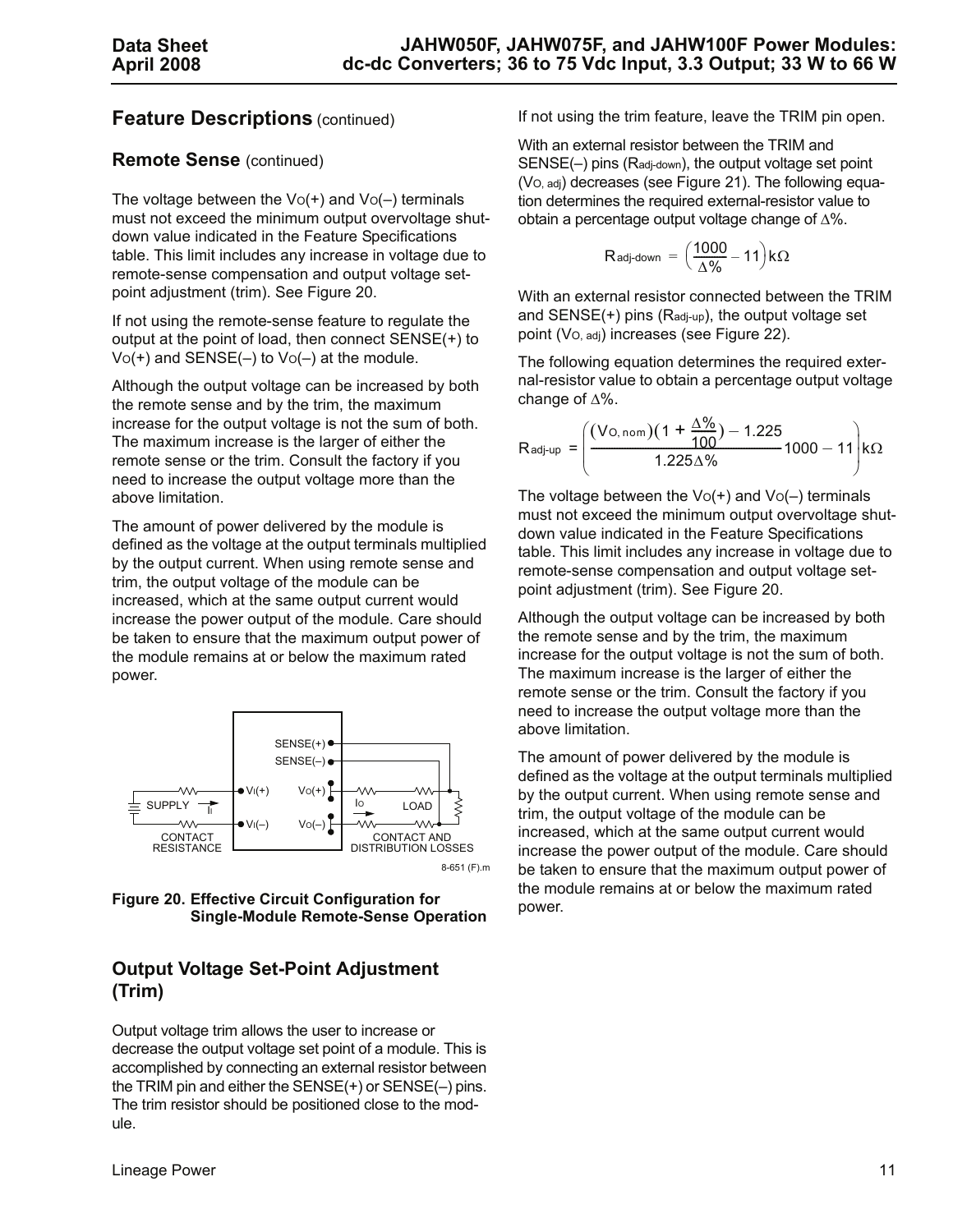## **Feature Descriptions** (continued)

**Output Voltage Set-Point Adjustment (Trim)** (continued)



8-748 (F).b

<span id="page-11-0"></span>



<span id="page-11-1"></span>

# **Output Overvoltage Protection**

To provide protection in an output overvoltage condition, the unit is equipped with circuitry that moonitors the voltage on the ouput terminals. If the voltage on the output terminals exceed the overvoltage protection threshold, the module enters a hiccup mode of operation whereby it shuts down and automaticall attempts to restart. As long as the fault persists, the module remains in this mode.

The protection mechanism is such that the unit can continue in this condition until the fault is cleared.

A latch-off option is also available.\*

### **Overtemperature Protection**

To provide protection in a overtemperature condition, the unit is equipped with an overtemperature circuit. In the event of such a fault, the module enters into a hiccup mode of operation whereby it shuts down and automatically attempts to restart. As long as the fault persists, the module remains in this mode.

The protection mechanism is such that the unit can continue in this condition until the fault is cleared.

A latcho-off option is also available.\*

# **Thermal Considerations**

#### **Introduction**

The power modules operate in a variety of thermal environments; however, sufficient cooling should be provided to help ensure reliable operation of the unit. Heat-dissipating components inside the unit are thermally coupled to the case. Heat is removed by conduction, convection, and radiation to the surrounding environment. Proper cooling can be verified by measuring the case temperature. Peak temperature (Tc) occurs at the position indicated in Figure [23.](#page-11-2)



8-716 (F).h

Note: Top view, pin locations are for reference only. Measurements shown in millimeters and (inches).

#### <span id="page-11-2"></span>**Figure 23. Case Temperature Measurement Location**

The temperature at this location should not exceed 100 °C. The output power of the module should not exceed the rated power for the module as listed in the Ordering Information table.

Although the maximum case temperature of the power modules is 100 °C, you can limit this temperature to a lower value for extremely high reliability.

 <sup>\*</sup>Protection latch-off causes the ouput to be disabled until input power is recyeled or until the remote on-off is recycled off-on.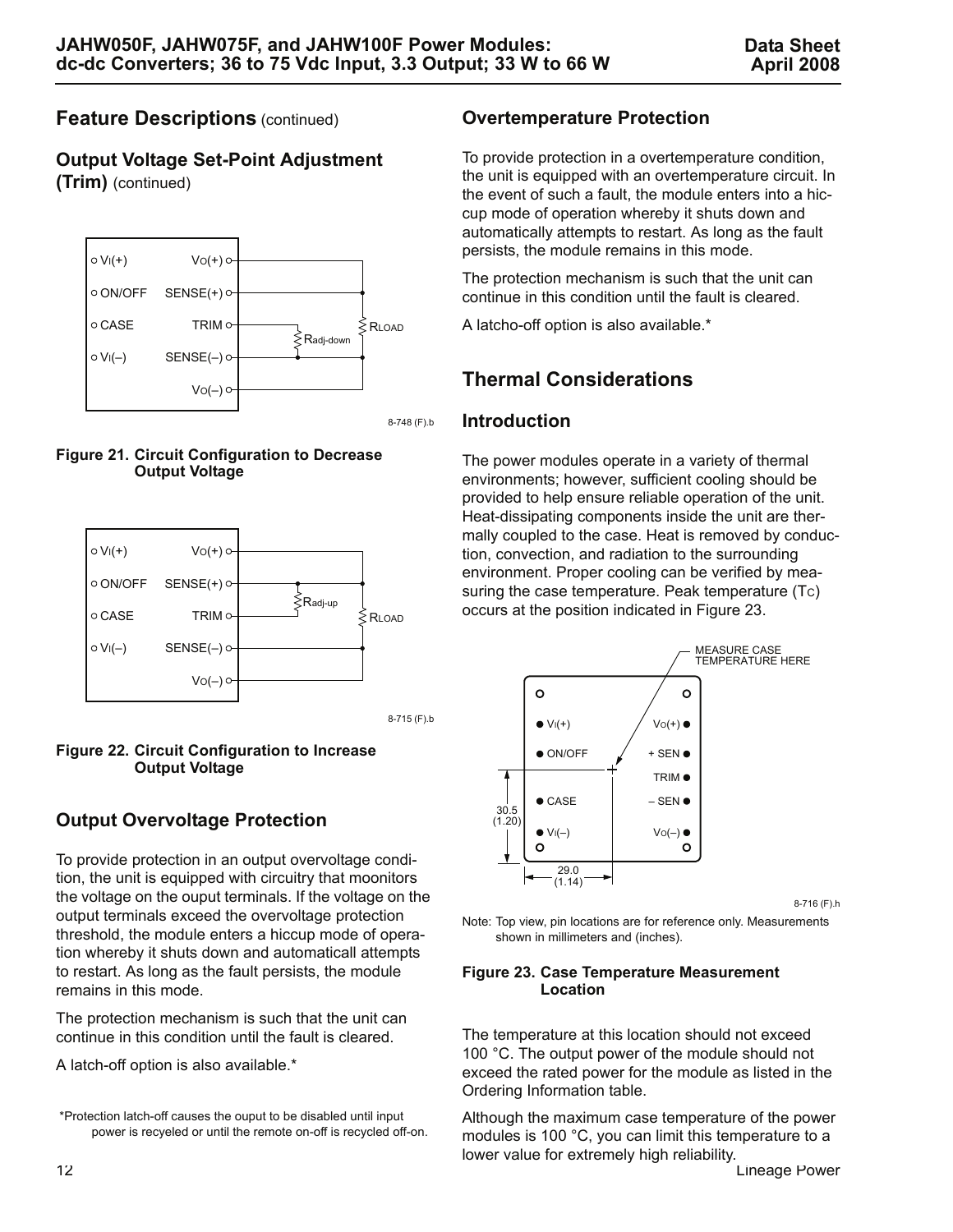### **Thermal Considerations** (continued)

# **Heat Transfer Without Heat Sinks**

Increasing airflow over the module enhances the heat transfer via convection. Figure [24](#page-12-0) shows the maximum power that can be dissipated by the module without exceeding the maximum case temperature versus local ambient temperature (TA) for natural convection through 4 m/s (800 ft./min.).

Note that the natural convection condition was measured at 0.05 m/s to 0.1 m/s (10 ft./min. to 20 ft./min.); however, systems in which these power modules may be used typically generate natural convection airflow rates of 0.3 m/s (60 ft./min.) due to other heat dissipating components in the system. The use of Figure [24](#page-12-0) is shown in the following example.

#### **Example**

What is the minimum airflow necessary for a JAHW100F operating at  $V_1$  = 48 V, an output current of 20 A, and a maximum ambient temperature of 55 °C?

#### **Solution**

Given:  $V_1 = 48$  V  $I<sub>O</sub>$  = 20 A  $TA = 55 °C$ 

Determine PD (Use Figure [27](#page-12-1).):

$$
P_D = 8.0 W
$$

Determine airflow (v) (Use Figure [24](#page-12-0).):

v = 0.51 m/s (100 ft./min.)



<span id="page-12-0"></span>**Figure 24. Forced Convection Power Derating with No Heat Sink; Either Orientation**



**Figure 25. JAHW050F Power Dissipation vs. Output Current at 25** °**C**



**Figure 26. JAHW075F Power Dissipation vs. Output Current at 25** °**C**



<span id="page-12-1"></span>**Figure 27. JAHW100F Power Dissipation vs. Output Current at 25** °**C**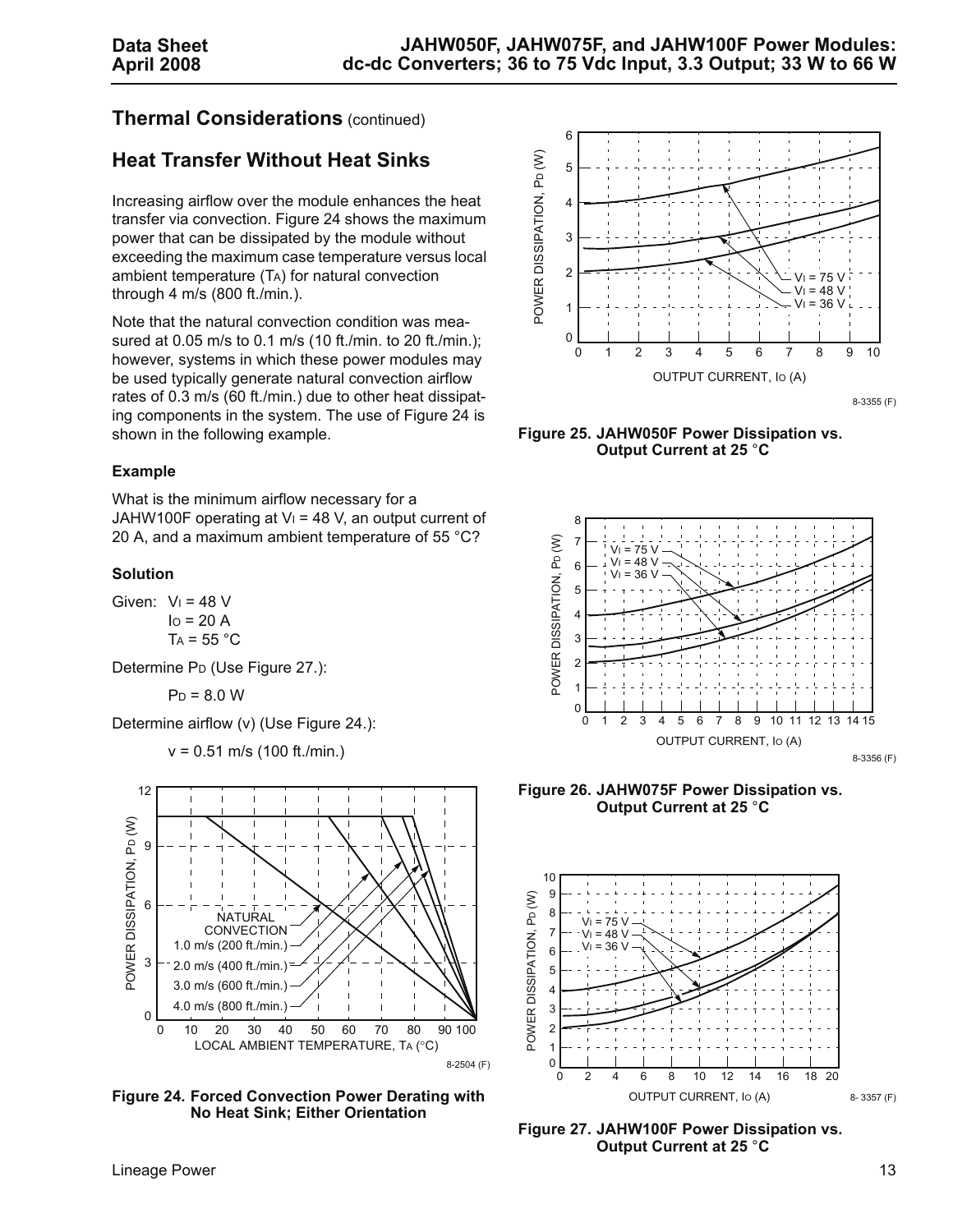## **Thermal Considerations** (continued)

### **Heat Transfer with Heat Sinks**

The power modules have through-threaded, M3 x 0.5 mounting holes, which enable heat sinks or cold plates to attach to the module. The mounting torque must not exceed 0.56 N-m (5 in.-lb.).

Thermal derating with heat sinks is expressed by using the overall thermal resistance of the module. Total module thermal resistance (θca) is defined as the maximum case temperature rise  $(\Delta T_c)_{max}$  divided by the module power dissipation (PD):

$$
\theta ca = \left[\frac{\Delta Tc, \text{max}}{P_D}\right] = \left[\frac{(Tc - T_A)}{P_D}\right]
$$

The location to measure case temperature (TC) is shown in Figure [23](#page-11-2). Case-to-ambient thermal resistance vs. airflow is shown, for various heat sink configurations and heights, in Figure [28](#page-13-0). These curves were obtained by experimental testing of heat sinks, which are offered in the product catalog.



<span id="page-13-0"></span>

These measured resistances are from heat transfer from the sides and bottom of the module as well as the top side with the attached heat sink; therefore, the case-to-ambient thermal resistances shown are generally lower than the resistance of the heat sink by itself. The module used to collect the data in Figure [28](#page-13-0) had a thermal-conductive dry pad between the case and the heat sink to minimize contact resistance. The use of Figure [28](#page-13-0) is shown in the following example.

#### **Example**

If an 85 °C case temperature is desired, what is the minimum airflow necessary? Assume the JAHW100F module is operating at  $V_1$  = 48 V and an output current of 20 A, maximum ambient air temperature of 55 °C, and the heat sink is 1/4 inch.

#### **Solution**

Given: 
$$
V_1 = 48
$$
 V  
\n $10 = 20$  A  
\n $T_A = 55$  °C  
\n $T_C = 85$  °C  
\nHeat sink = 1/4 inch

Determine P<sub>D</sub> by using Figure [27:](#page-12-1)

$$
P_D = 8.0 W
$$

Then solve the following equation:

$$
\theta ca = \left[\frac{(Tc - TA)}{PD}\right]
$$

$$
\theta ca = \left[\frac{(85 - 55)}{8.0}\right]
$$

$$
\theta ca = 3.75 \text{ °C/W}
$$

Use Figure [28](#page-13-0) to determine air velocity for the 1/4 inch heat sink.

The minimum airflow necessary for the JAHW100F module is 1.12 m/s (220 ft./min.).

### **Custom Heat Sinks**

A more detailed model can be used to determine the required thermal resistance of a heat sink to provide necessary cooling. The total module resistance can be separated into a resistance from case-to-sink (θcs) and sink-to-ambient (θsa) as shown in Figure [29](#page-13-1).



8-1304 (F).e

#### <span id="page-13-1"></span>**Figure 29. Resistance from Case-to-Sink and Sink-to-Ambient**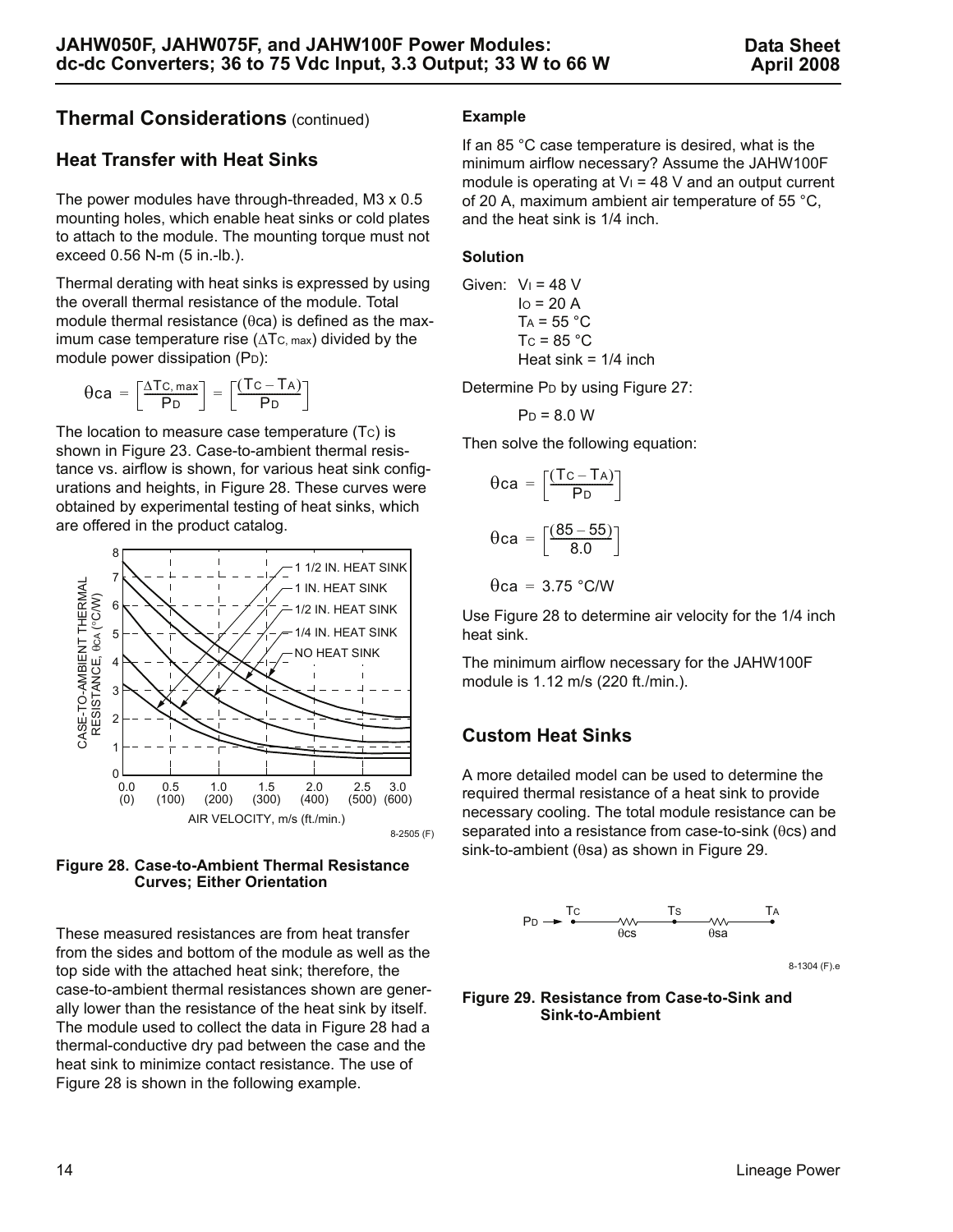# **Thermal Considerations** (continued)

#### **Custom Heat Sinks** (continued)

For a managed interface using thermal grease or foils, a value of  $\theta$ cs = 0.1 °C/W to 0.3 °C/W is typical. The solution for heat sink resistance is:

$$
\theta \text{sa} = \bigg[\!\frac{(Tc-Ta)}{P_D}\!\bigg]\!-\!\theta c s
$$

This equation assumes that all dissipated power must be shed by the heat sink. Depending on the userdefined application environment, a more accurate model, including heat transfer from the sides and bottom of the module, can be used. This equation provides a conservative estimate for such instances.

# **EMC Considerations**

For assistance with designing for EMC compliance, please refer to the FLTR100V10 data sheet (DS99-294EPS).

# **Layout Considerations**

Copper paths must not be routed beneath the power module mounting inserts. For additional layout guidelines, refer to the FLTR100V10 data sheet (DS99-294EPS).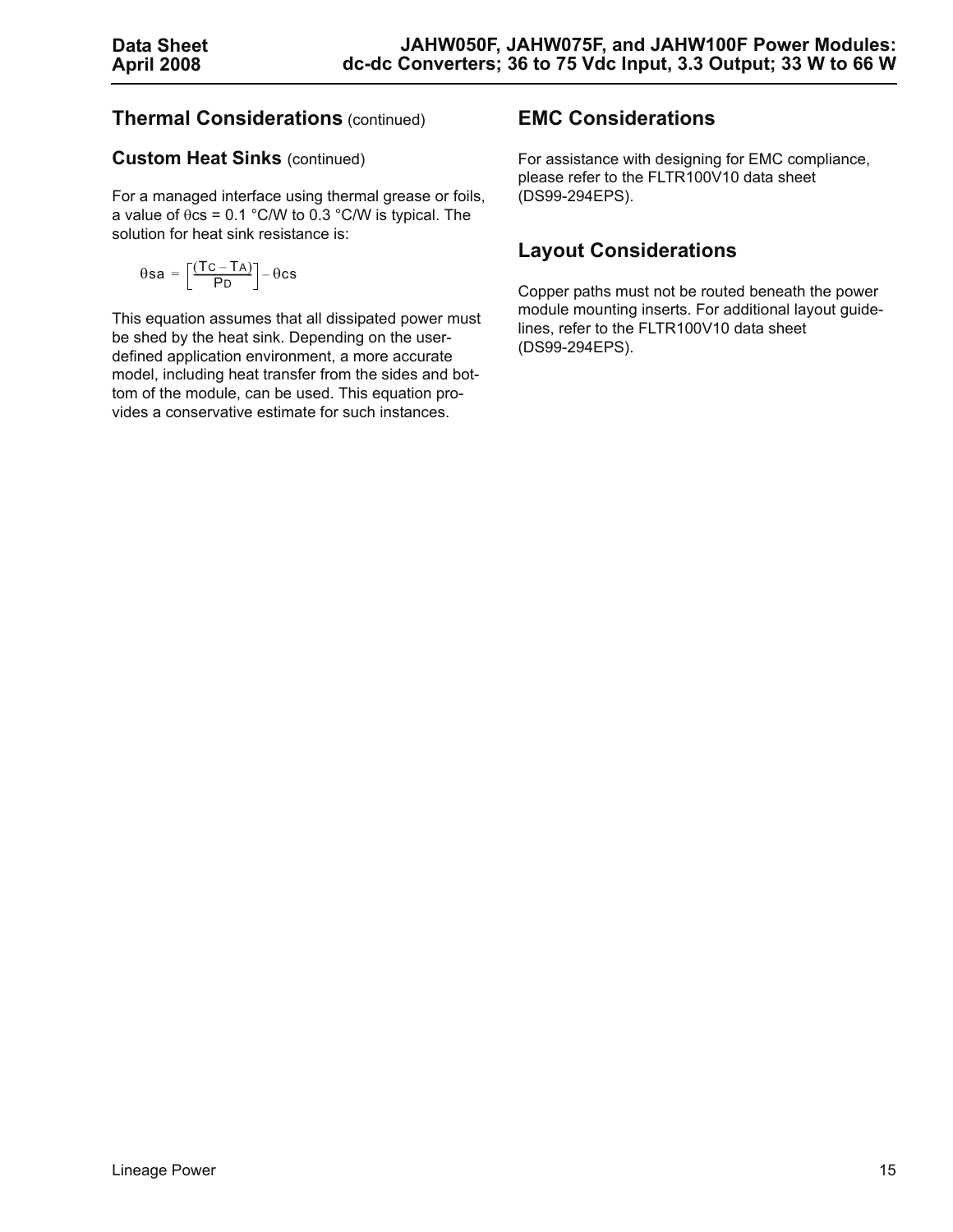### **Through-Hole Lead-Free Soldering Information**

The RoHS-compliant through-hole products use the SAC (Sn/Ag/Cu) Pb-free solder and RoHS-compliant components. They are designed to be processed through single or dual wave soldering machines. The pins have an RoHS-compliant finish that is compatible with both Pb and Pb-free wave soldering processes. A maximum preheat rate of 3°C/s is suggested. The wave preheat process should be such that the temperature of the power module board is kept below 210°C. For Pb solder, the recommended pot temperature is 260°C, while the Pb-free solder pot is 270°C max. Not all RoHS-compliant through-hole products can be processed with paste-through-hole Pb or Pb-free reflow process. If additional information is needed, please consult with your Lineage Electronics Power System representative for more details.

#### **Post Solder Cleaning and Drying Considerations**

Post solder cleaning is usually the final circuit-board assembly process prior to electrical board testing. The result of inadequate cleaning and drying can affect both the reliability of a power module and the testability of the finished circuit-board assembly. For guidance on appropriate soldering, cleaning and drying procedures, refer to Lineage Power *Board Mounted Power Modules: Soldering and Cleaning* Application Note (AP01-056EPS).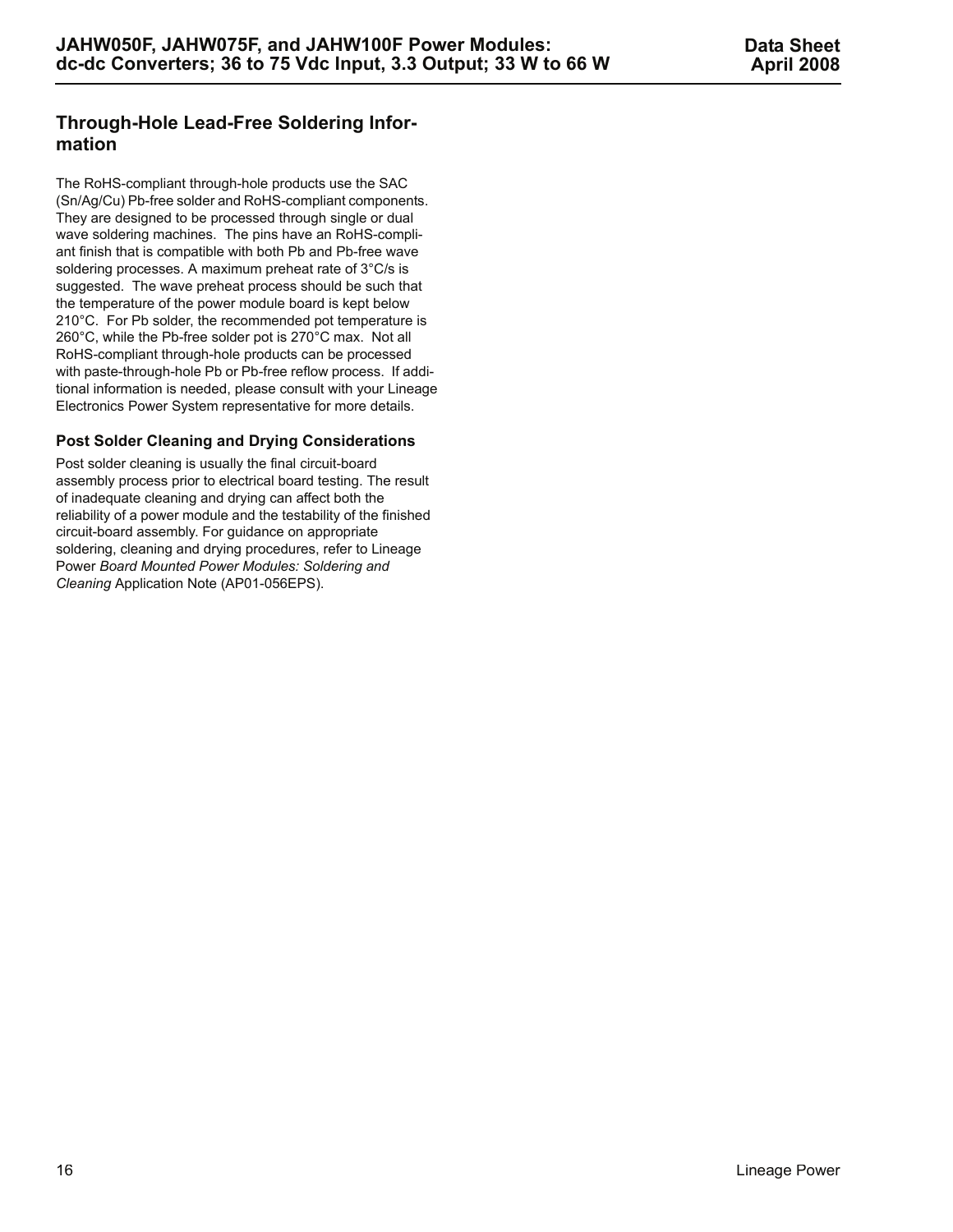### **Outline Diagram**

Dimensions are in millimeters and (inches).

Tolerances:  $x.x$  mm  $\pm$  0.5 mm (x.xx in.  $\pm$  0.02 in.) x.xx mm  $\pm$  0.25 mm (x.xxx in.  $\pm$  0.010 in.)

#### **Top View**



#### **Side View**



#### **Bottom View**



8-716 (F).m

\* Side label includes Lineage name, product designation, safety agency markings, input/output voltage and current ratings, and bar code. † The case pin may be 1.3(0.05) longer than the other pins.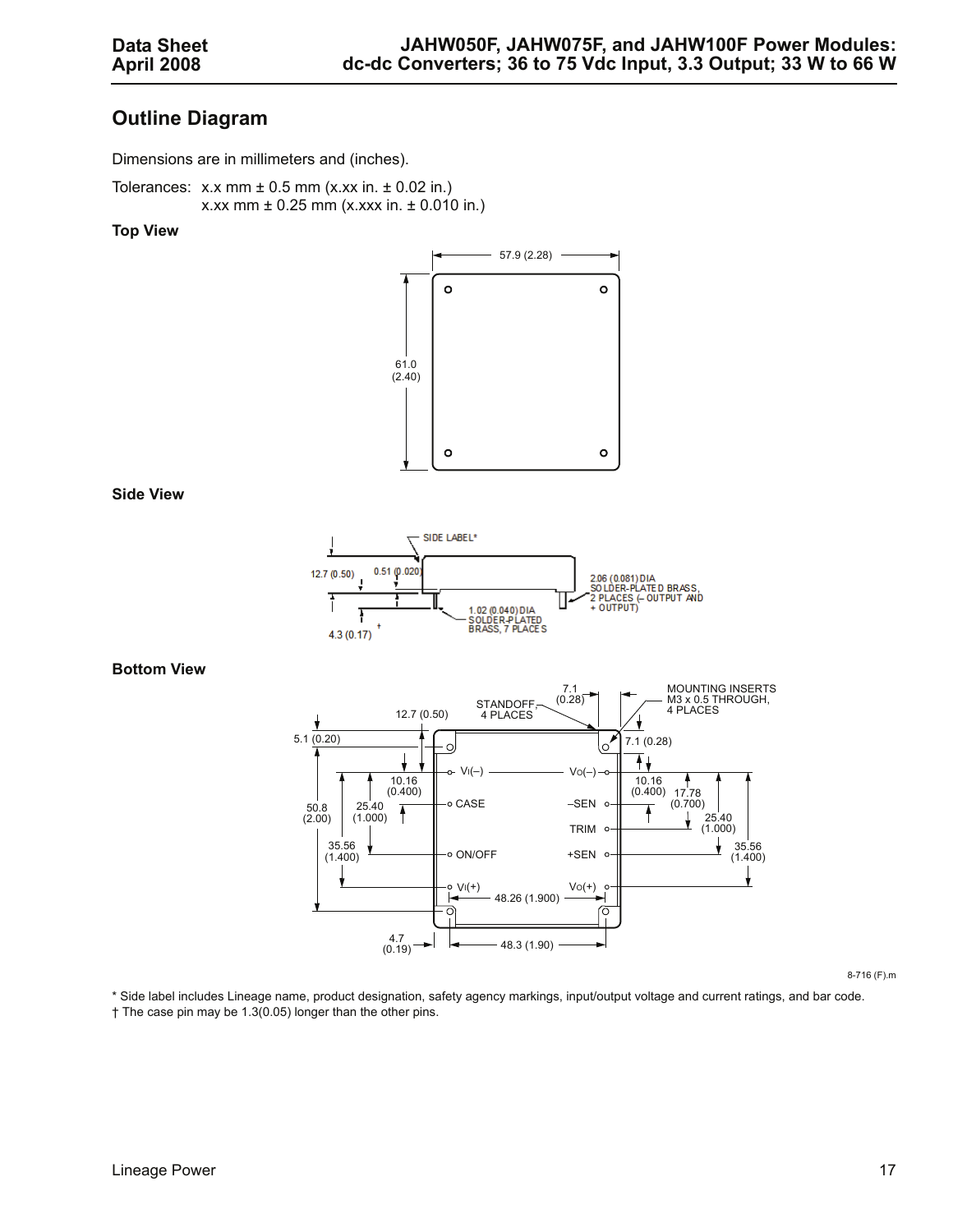### **Recommended Hole Pattern**

Component-side footprint.

Dimensions are in millimeters and (inches).



8-716 (F).m

# **Ordering Information**

#### **Table 4. Device Codes**

| Input<br>Voltage | Output<br>Voltage | Output<br><b>Power</b> | <b>Remote On/Off</b><br>Logic | <b>Device</b><br>Code | Comcode     |
|------------------|-------------------|------------------------|-------------------------------|-----------------------|-------------|
| 48 V             | 3.3V              | 33 W                   | Negative                      | JAHW050F1             | 108289448   |
| 48 V             | 3.3V              | 50 W                   | Negative                      | JAHW075F1             | 108219320   |
| 48 V             | 3.3V              | 66 W                   | <b>Negative</b>               | JAHW100F1             | 108064510   |
| 48 V             | 3.3V              | 33 W                   | Positive                      | JAHW050F              | 108866245   |
| 48 V             | 3.3V              | 66 W                   | Positive                      | JAHW100FZ             | CC109101441 |
| 48 V             | 3.3V              | 50 W                   | <b>Negative</b>               | JAHW075F1Z            | CC109122693 |
| 48 V             | 3.3V              | 66 W                   | Negative                      | JAHW100F1Z            | CC109129524 |

Optional features can be ordered using the suffixes shown in Table 5. The suffixes follow the last letter of the device code and are placed in descending order. For example, the device codes for a JAHW075F module with the following options are shown below:

Positive logic and the state of the SNS of the JAHW075F

Negative logic and the state of the UAHW075F1

#### **Table 5. Device Options**

| <b>Option</b>                | <b>Suffix</b> |
|------------------------------|---------------|
| Negative remote on/off logic |               |
| Positive remote on/off logic |               |

Note: Legacy device codes may contain a -B option suffix to indicate 100% factory Hi-Pot tested to the isolation voltage specified in the Absolute Maximum Ratings table. The 100% Hi-Pot test is now applied to all device codes, with or without the -B option suffix. Existing comcodes for devices with the -B suffix are still valid; however, no new comcodes for devices containing the -B suffix will be created.